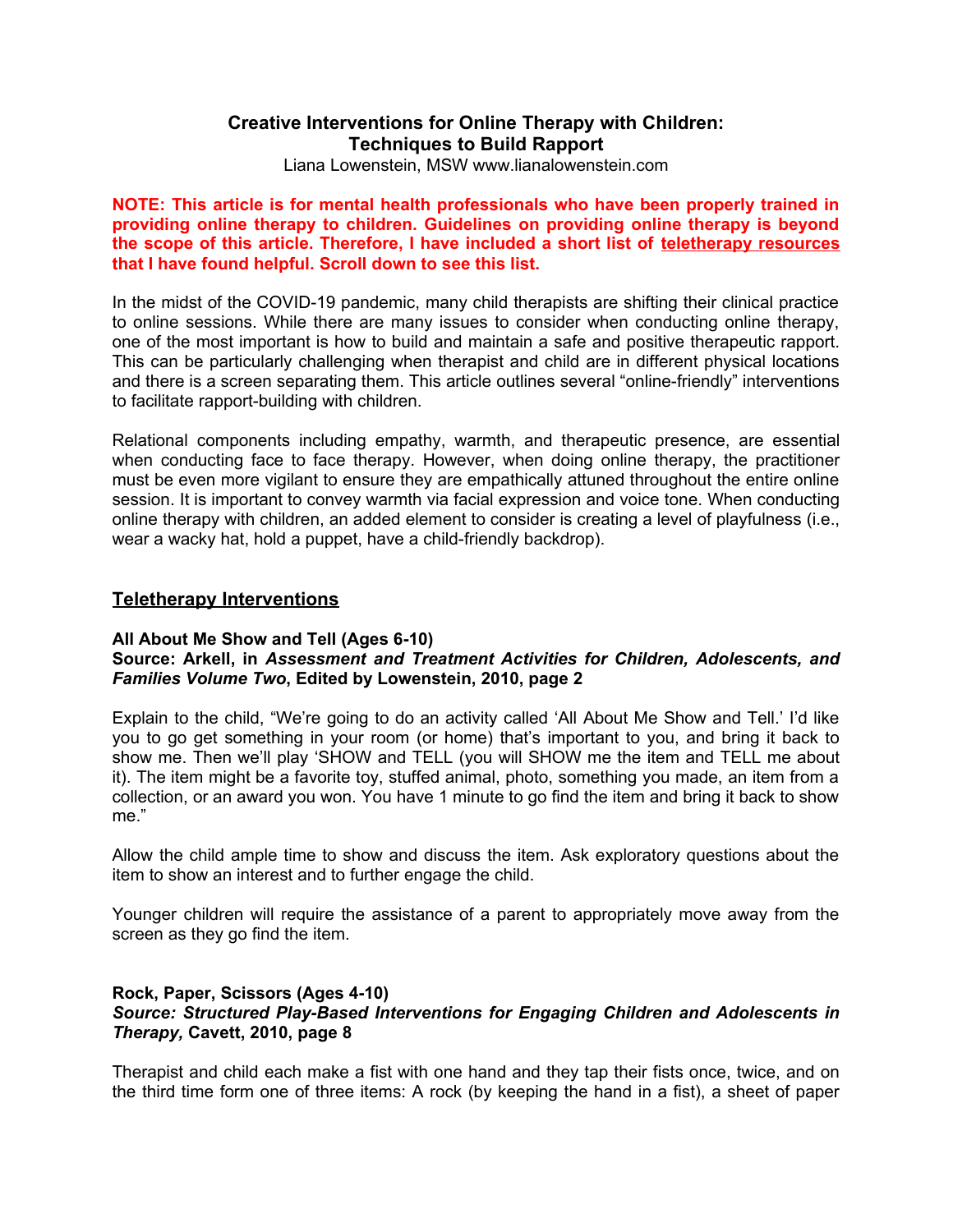(by holding the hand flat, palm down), or a pair of scissors (by extending the first two fingers and holding them apart). The winner of that round depends on the items formed. If the same item is formed, it's a tie. If a rock and scissors are formed, the rock wins, because a rock can smash scissors. If scissors and paper are formed, the scissors win, because scissors can cut paper. If paper and a rock are formed, the paper wins, because a sheet of paper can cover a rock.

In this adapted version of the game, play Rock, Paper Scissors. The winner gets to ask the other person a question (see sample questions below). Since this is a rapport-building activity, the questions should be easy to answer and require minimal emotional risk-taking.

Some children might have difficulty coming up with questions to ask the therapist. As such, prior to the session, it is recommended to cut out the questions, place them in a bag, and the child can decide whether to devise their own question, or have the therapist pick a question to answer from the bag.

Sample Questions What's one of your favorite colors? What's one of your favorite animals? What's one of your favorite toys? What's one of your favorite TV programs? What's one of your favorite movies? What's one of your favorite breakfast foods? What's one of your favorite snack foods? What's one of your favorite desserts? What's one of your favorite flavors of ice cream? What's a food you really hate? What's one of your favorite books? Who is one of your favorite TV characters? What's one of the best gifts you ever received?

## **Five Favorites (Ages 6-12) Source:** *Creative CBT Interventions for Children with Anxiety***, Lowenstein, 2016, page 28**

Prior to the session, cut out the five game cards (see sample questions below), fold each card, and place the cards in a paper bag.

Sample Game Cards Favorite color Favorite food Favorite TV show Favorite animal Favorite movie

Explain to the child, "Let's play the Five Favorites game. To play, I will pick a game card from the bag and we will take turns sharing with each other our favorite things. For example, if I pick from the bag the card that says "favorite animal," then we'll take turns saying our favorite animal. The game ends after we've picked all five cards from the bag and answered all five questions."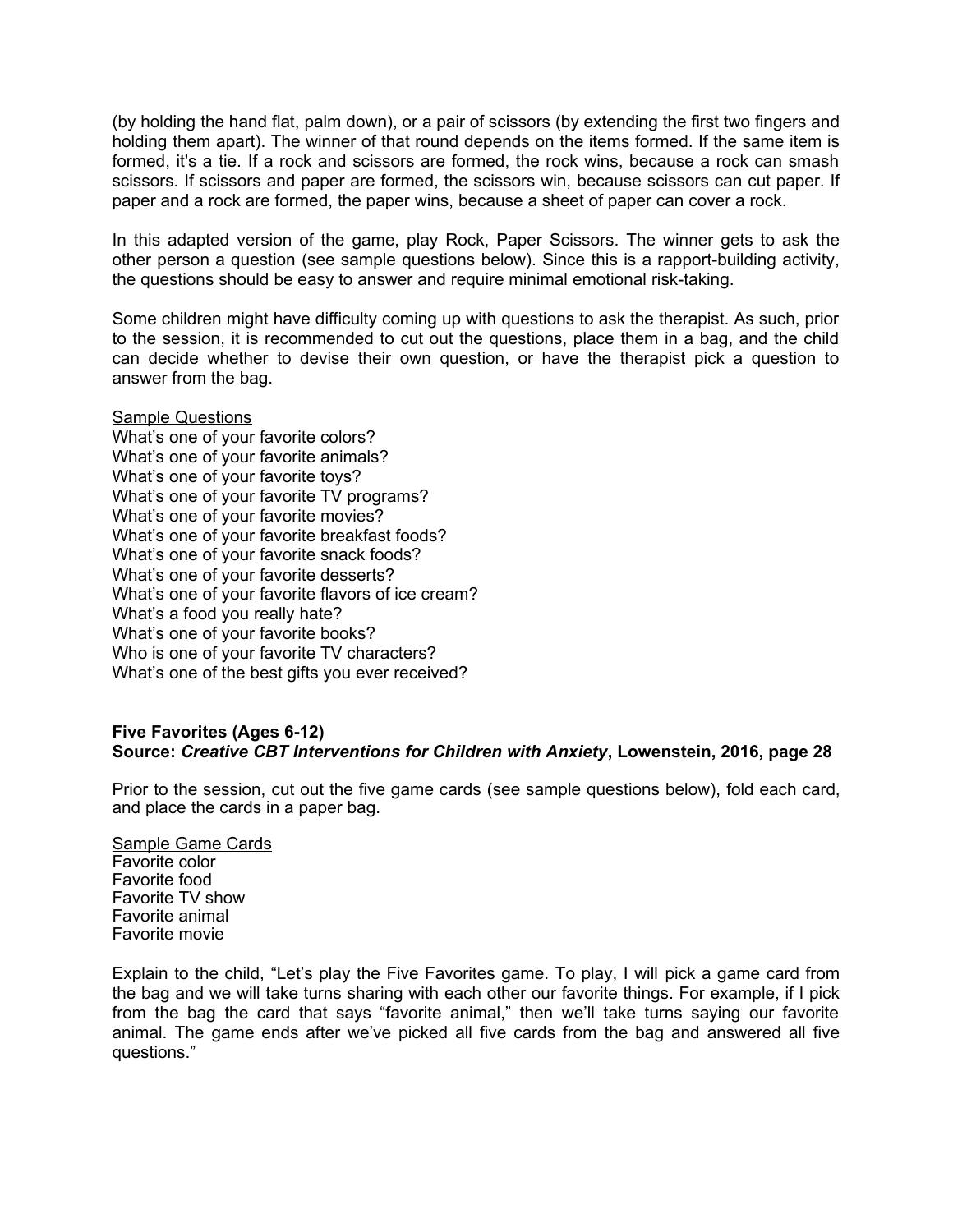## **Jump (Ages 4-8) Source: Lowenstein, unpublished.**

Explain to the child, "We are going to stand in front of our screens so we can both see each another. I'm going to ask you some questions, and if the answer to the question is YES, then you will jump up and down two times, if the answer to the question is NO, then you will stand still. For example, if the question is: 'Jump up and down two times if you have a pet' then you will jump up and down two times if you have a pet, and you will stand still if you do not have a pet.

## Sample Questions

| Jump up and down two times if you are wearing socks              |
|------------------------------------------------------------------|
| Jump up and down two times if you have brown hair                |
| Jump up and down two times if you have an older sister           |
| Jump up and down two times if you hate broccoli                  |
| Jump up and down two times if you are wearing the color blue     |
| Jump up and down two times if you have a pet                     |
| Jump up and down two times if you love chocolate                 |
| Jump up and down two times if you like the color green           |
| Jump up and down two times if you like to build stuff with Lego  |
| Jump up and down two times if you are wearing shoes              |
| Jump up and down two times if you like ice cream                 |
| Jump up and down two times if you have a younger brother         |
| Jump up and down two times if your name starts with the letter J |
| Jump up and down two times if you have ten fingers and ten toes  |
| Jump up and down two times if you are in grade 2                 |
| Jump up and down two times if you like ice cream                 |

## **Copy Me (Ages 4-8) Source: Unknown.**

Explain to the child, "We are going to stand in front of our screens so we can both see each other. I'm going to clap my hands in a certain way, then you have to copy me. For example, if I clap my hands three times softly, then you have to clap your hands three times softly. We'll play a few rounds."

Variations: Make a funny face for the child to copy. Make a funny body movement for the child to copy.

# **Truth, Lie, Wish (Ages 10+)**

# **Source: LaRochelle, in** *Assessment and Treatment Activities for Children, Adolescents, and Families Volume Three***, Edited by Lowenstein, 2011, page 36**

Therapist and child will each need a piece of paper and something to write with.

Explain to the child, "We're going to play a game that requires excellent detective skills. There are three categories of the game: truth, lie, and wish. You and I will each write down one thing that is true about ourselves, one thing that is not true about ourselves, and one thing that we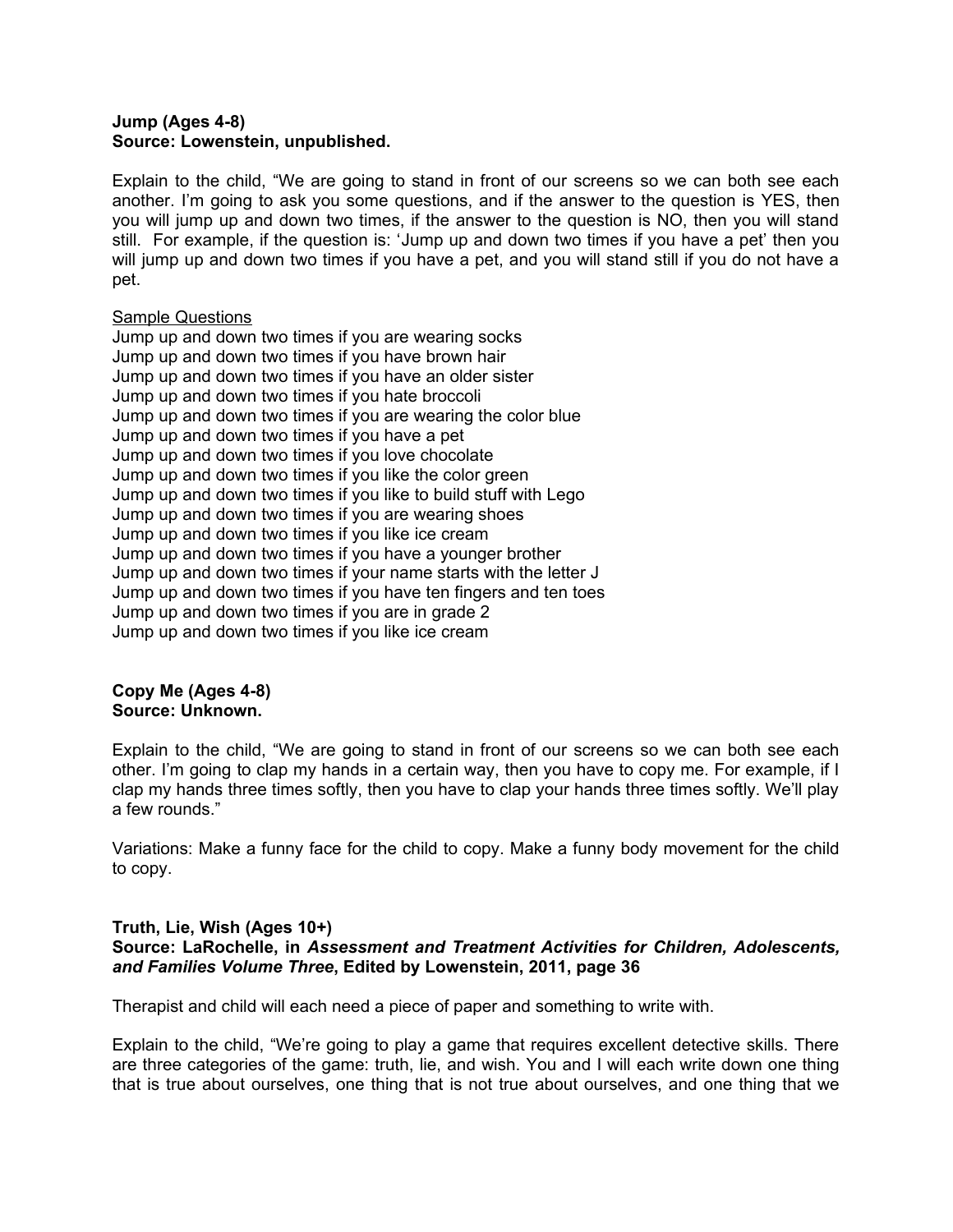wish for. For example: I have a dog. My favorite color is pink. I am going to Disneyland. You must guess which statement is the truth, which one is a lie, and which one is a wish.

Let's begin by writing on our paper: TRUTH: LIE: WISH:

It's important that we cannot see each other's paper while we are writing our answers. Once we have both written our answers on the sheet of paper, we will take turns reading what we have written, and the other person will try and guess which statement is the truth, which one is the lie, and which one is the wish. It's important to read what you wrote in a different order, to make it harder for me to guess which statement is the truth, which one is the lie, and which one is the wish. For example, you might first read what you wrote for LIE, then you might read what you wrote for WISH, then you might read what you wrote for TRUTH."

Following the reading of all the statements, the practitioner can ask process questions such as:

- 1. Which statement was the funniest?
- 2. Which statement was the most surprising?
- 3. Which statement was the hardest to guess?

## **Funny Faces (Ages 8-12)**

## **Source: Snailham, in** *Assessment and Treatment Activities for Children, Adolescents, and Families Volume Three***, Edited by Lowenstein, 2011, page 2**

Therapist and child will each need a piece of paper and something to write with.

Explain to the child, "We are going to sit in front of our screens so I can clearly see your face and you can clearly see my face. We are going to try and draw each other's faces but the rule is we have to look at each other and can't look at our drawings until both our drawings are finished. We're going to draw each other at the same time. We will start drawing when I say GO!."

As the drawing begins, the child usually tries to peek at their drawing and this usually creates a lot of laughter as the practitioner keeps reminding the child of the no peeking rule.

When the practitioner and child are both done, they hold up what they have drawn and this usually creates more laughter.

The practitioner and child can then discuss what parts of the drawing look most / least like the other person.

To get a free **eBook**, read **articles**, sign up for my free quarterly **newsletter**, or purchase **books** at a discount (with code PC14) go to: **[http://www.lianalowenstein.com](http://www.lianalowenstein.com/)**